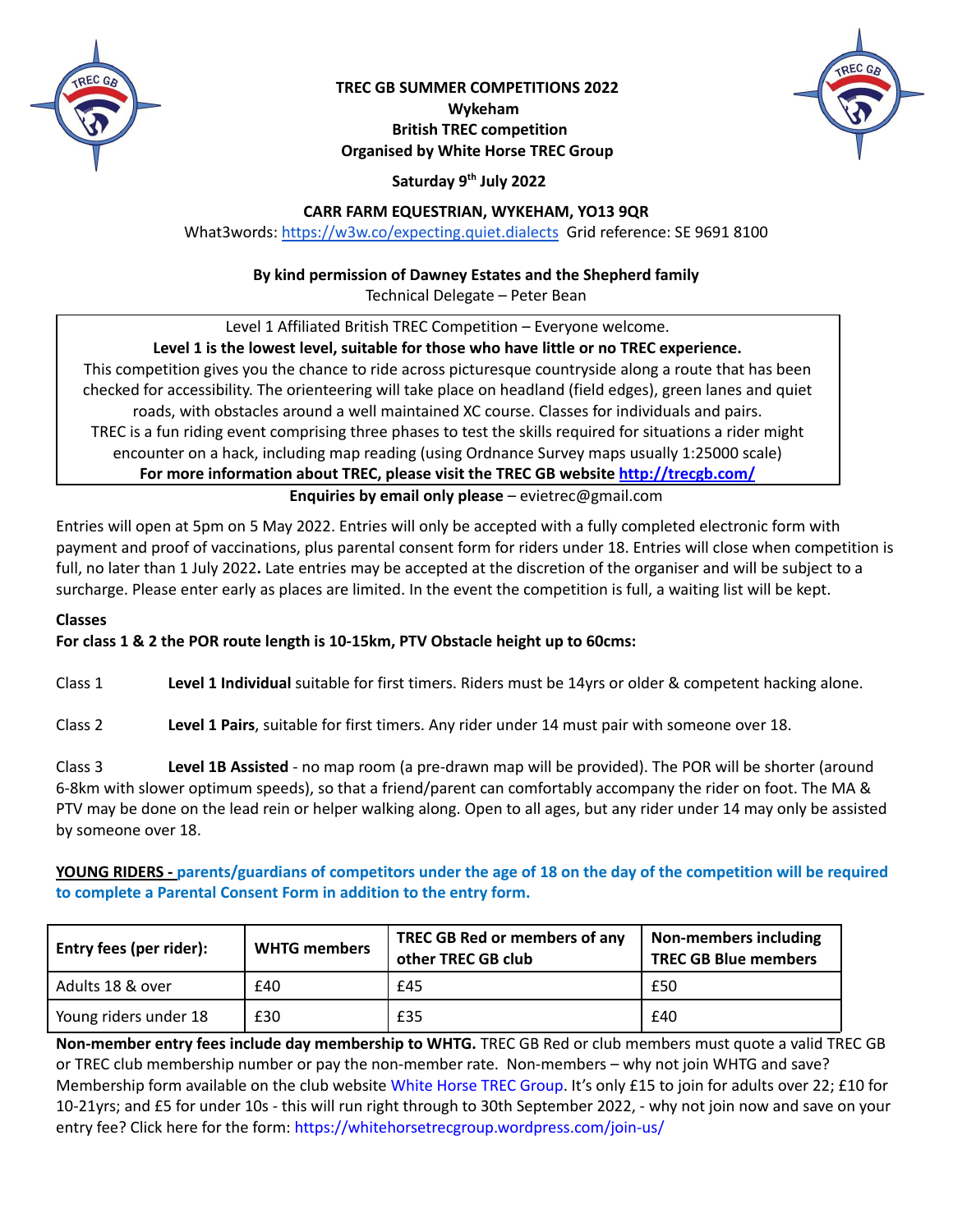**Equine Flu Requirements** TREC GB requires that all events involving equines should insist that vaccinations are up to date (12-month cycle) and passports are checked before horses are unloaded. Horses that have had their annual vaccination or a booster, within the last six days of the event will not be allowed to compete. For unvaccinated horses to be able to compete, a new programme takes a minimum of 28 days.

- 1. The 12-month cycle means that a horse's vaccinations should be dated on or within 365 days (twelve months), for each year recorded on the passport, after the initial cycle of three injections were originally completed. For example, a horse vaccinated on 15th March one year needs to be vaccinated on or before 15th March the following year. This also applies in leap years.
- 2. Horses with several years of annual booster vaccinations can have gaps in their record provided that **a)** the first two primary injections were administered correctly before 1st January 2017. (2<sup>nd</sup> injection between 21-92 days after the 1<sup>st</sup>injection) **AND b)** all annual boosters since 1st January 2017 are within time.

If your horse's vaccinations are not currently compliant the last date of possible restart for this competition is 1st on 10th June with 2nd at 21 days on 1st July. You must provide proof of the second vaccination/booster no later than 1st July or your entry will be withdrawn.

Your horse can be registered on the TREC GB central register by sending a copy of the full vaccination record and horse registration details from the passport to admin@trecgb.com, or you can send these with your entry. **For more information visit our website www.trecgb.com**

**Entry closing dates and refunds/withdrawals -** entries close on 1 July or before, if full - places strictly limited to 40. Withdrawals up to and including 1 July will receive a refund less £5 admin fee. Withdrawals after the closing date will only be refunded (less £5 admin fee) if the place can be filled from the waiting list.

**Start times, directions, site map, PTV course talk-round and other useful competitor information** will be available on the WHTG website by 7pm on the Wednesday before the event.

**PTV course walk** - there will be a guided course walk on the Friday night (time TBC) which will be filmed and best efforts will be made to upload it to the WHTG website, subject to available mobile signal. Competitors may walk the course on Saturday but must stay out of the way of horses on course.

**Camping and corralling -** a small number of places will be available for an additional fee, please email [evietrec@gmail.com](mailto:evietrec@gmail.com) for more details & to book. You will need to provide your own corralling equipment. If you are coming from some distance away we will endeavour to give you a late morning start time to allow for travel without having to stay over.

**Site facilities -** there are toilets on site, but not showers. Drinking water for horses and humans will be available on site & marked on the site plan. There will not be a caterer, so please bring a packed lunch and plenty of snacks & drinks.

**Training** - Yorkshire training opportunities are available with Evie TREC Trainer <https://www.facebook.com/trectraining> before this event as follows:

**POR training (on foot):** 19 June (am) at Allerthorpe YO42 4DD £10pp **PTV obstacle training:**

21 May (am) indoors at Brigg View, Filey YO14 9QW £25pp

28 May (all day) out on the XC at Hopton Horse Centre WF14 8EH £35pp

2 July (pm) indoors at Rascals Equestrian, Irton YO12 4RJ £25pp

3 July (all day) out on the XC at Thornton House Farm YO42 4DD £30pp

**Helpers -** all TREC competitions rely on the support of volunteer judges and helpers. We will have 40 riders but require at least 25 helpers. Can you or anyone coming with you lend a hand? Please contact Evie on [evietrec@gmail.com](mailto:evietrec@gmail.com) with subject line VOLUNTEER if you can assist us with judging or stewarding on the day. Competitors can also help us with setting up the obstacle field on Friday afternoon, so you'll get to walk it as soon as it's ready!

No judging experience necessary – we are grateful for all offers of help and you will learn lots from the inside! Even a few hours help can make a difference and there are jobs suitable for non-horsey mums/dads/partners. We provide all judges with free refreshments and a thank you present.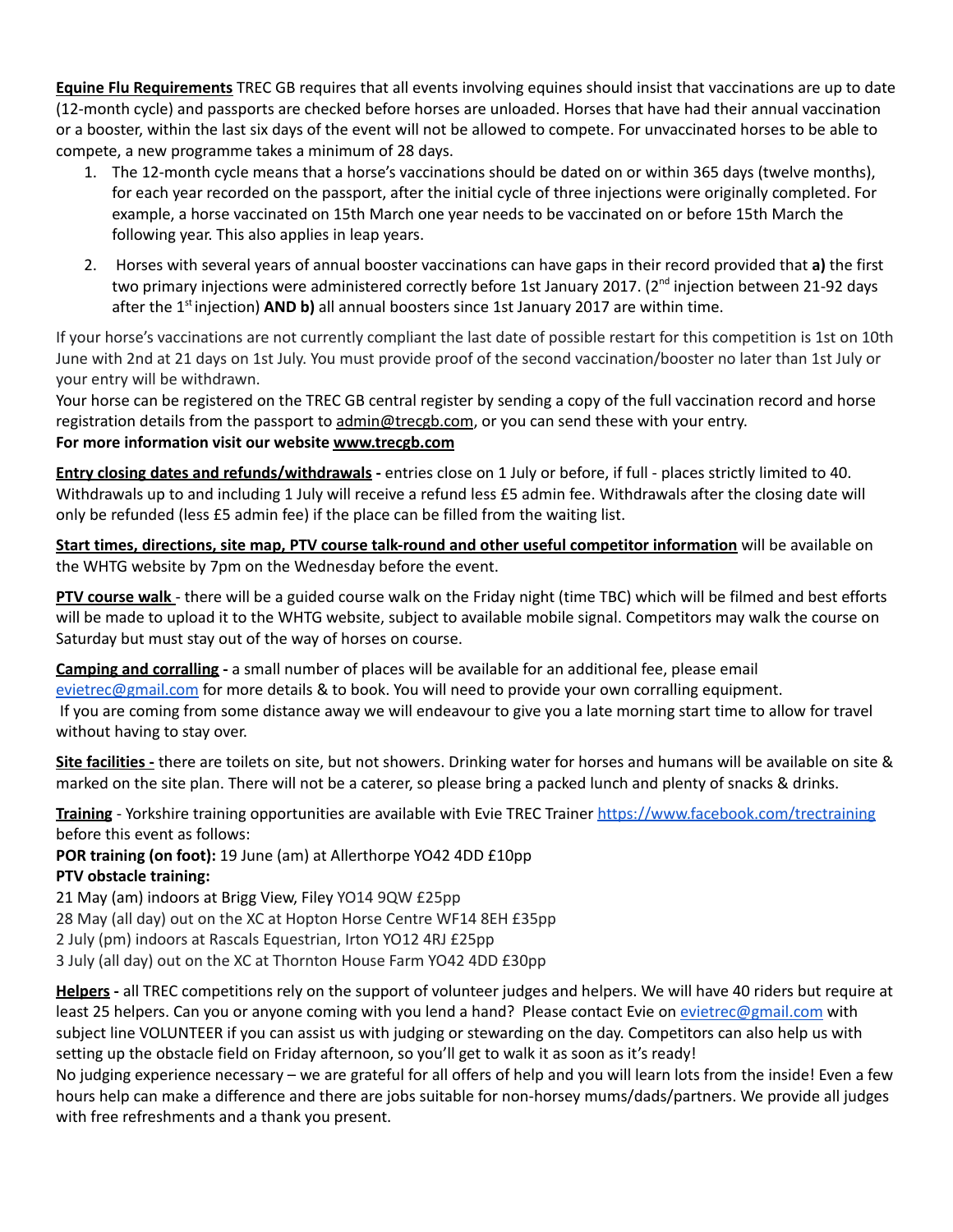**Health and Safety -** The event manager/organiser will take all reasonable precautions to ensure the health and safety of everyone present. For these measures to be effective, everyone must take all reasonable precautions to avoid and prevent accidents occurring and must obey the instructions of the officials and stewards on the day.

Trained First Aiders will be present at the event and should be summoned through an official in the event of an accident. The event manager/organiser may provide contact telephone numbers for emergency veterinary and farriery services.

Competitors are asked to safeguard valuable tack and possessions. Young children must be supervised at all times. Neither the event manager/organiser nor the land/course owners can accept responsibility for loss or injury to persons or animals howsoever caused.

### Competition Rules - It is your responsibility to familiarise yourself with the rules. The TREC GB Rulebook can be found on the TREC GB website, [https://trecgb.com/rules/.](https://trecgb.com/rules/) All competitors must agree to comply with the current TREC GB **Rulebook & in addition, pay particular attention to the following:**

- 1) Horses must be a minimum of four years old to compete at Level 1 (i.e. a horse born in 2018 may compete in 2022). Mares more than four months pregnant may not compete.
- 2) The welfare of horses competing in British TREC competitions is paramount. No horse may compete if it is unsound or unfit to carry the rider for any reason. Any rider who continues on a horse that they know to be unsound or that has been definitively stopped by the veterinary surgeon or designated competent official on fitness and/or welfare grounds will be eliminated from the competition.
- 3) Riders under the age of fourteen on the date of the competition may only compete in Pairs classes and must be accompanied by a rider of **18 years or older**. Pairs ride together for POR and separately for the MA and PTV. Parents/guardians of competitors under the age of 18 on the day of the competition will be required to complete a Parental Consent Form.
- 4) All riders competing must be members of either WHTG, TREC GB or a club affiliated to TREC GB. Non members will pay an additional £10 to become members of WHTG for the duration of the competition.
- 5) Clearly visible coloured tail wraps/ribbons should be worn to advise other riders of a potential hazard Red = kicker, Green = young/inexperienced horse, Blue = stallion. If the horse/pony is a stallion then stallion discs must also be worn on both sides of the bridle.

### Required Equipment - every rider (even if in a pair) must carry all the required equipment on the list.

Tack and equipment will be checked - you will be required to bring your body protector and hat to the secretary before PTV (obstacle) phase, and the rest of your equipment will be checked before you start the POR (ride out). Please see Appendix 3: Equipment List on page 62 6th edition TREC GB [rulebook](https://trecgb.com/wp-content/uploads/6th-edition-Rulebook-1-Feb-2022-Final.pdf) for full details.

### **Compulsory Equipment for all phases:**

- A safety helmet conforming to one of the following standards must be worn, with the chinstrap fastened, at all times when mounted. Where a rider wears a different hat for different phases, all hats must be presented for inspection at the equipment check. The approved standards for British TREC are:
	- PAS 015 (1998 or 2011) provided it has a BSI Kitemark OR an Inspec IC Mark
	- VG1 01.040 (2014-12) provided it has a BSI Kitemark OR an Inspec IC Mark
	- SEI ASTM 95 SEI ASTM F1163 (2004a or 04a onwards), providing it has an SEI mark
	- SNELL E2001 OR E2016, providing it has a SNELL label and number
	- AS/NZS 3838 (2006 onwards), providing it has an SAI Global mark
	- Any hat used must conform to one or more of these standards. **Hat cameras may not be worn on the hat.**
- Headcollar & leadrope, or combination bridle. NB– this will not be required for the PTV unless the horse wears a running martingale which can't be unclipped to allow the reins to be taken over the horse's head for led obstacles.
- Medical armband
- Horse ID with rider number and emergency phone numbers **(will be provided by the organiser in this case)**